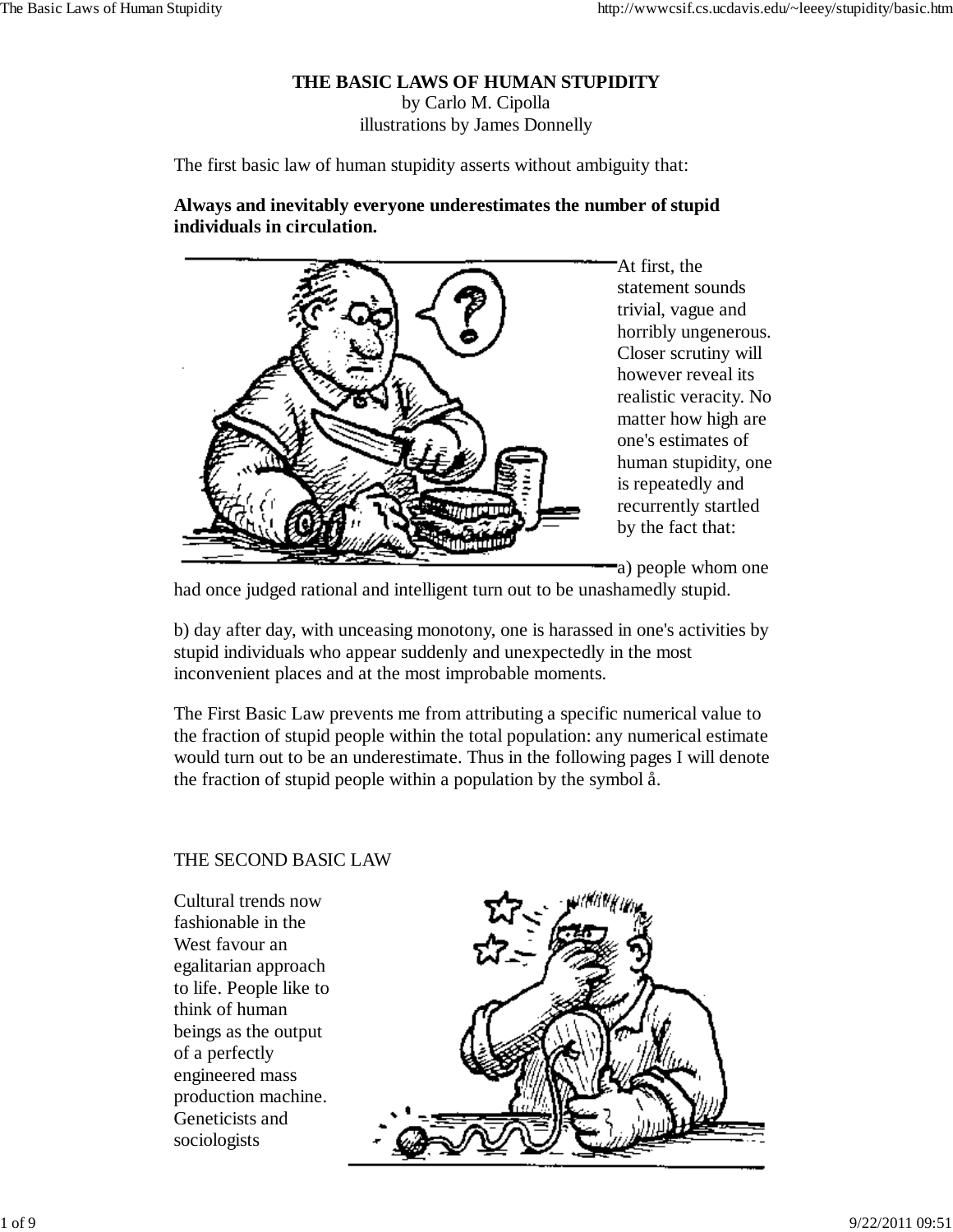### especially go out of

their way to prove, with an impressive apparatus of scientific data and formulations that all men are naturally equal and if some are more equal than others, this is attributable to nurture and not to nature. I take an exception to this general view. It is my firm conviction, supported by years of observation and experimentation, that men are not equal, that some are stupid and others are not, and that the difference is determined by nature and not by cultural forces or factors. One is stupid in the same way one is red-haired; one belongs to the stupid set as one belongs to a blood group. A stupid man is born a stupid man by an act of Providence. Although convinced that fraction of human beings are stupid and that they are so because of genetic traits, I am not a reactionary trying to reintroduce surreptitiously class or race discrimination. I firmly believe that stupidity is an indiscriminate privilege of all human groups and is uniformly distributed according to a constant proportion. This fact is scientifically expressed by the Second Basic Law which states that

#### **The probability that a certain person be stupid is independent of any other characteristic of that person.**

In this regard, Nature seems indeed to have outdone herself. It is well known that Nature manages, rather mysteriously, to keep constant the relative frequency of certain natural phenomena. For instance, whether men proliferate at the Northern Pole or at the Equator, whether the matching couples are developed or underdeveloped, whether they are black, red, white or yellow the female to male ratio among the newly born is a constant, with a very slight prevalence of males. We do not know how Nature achieves this remarkable result but we know that in order to achieve it Nature must operate with large numbers. The most remarkable fact about the frequency of stupidity is that Nature succeeds in making this frequency equal to the probability quite independently from the size of the group.

Thus one finds the same percentage of stupid people whether one is considering very large groups or one is dealing with very small ones. No other set of observable phenomena offers such striking proof of the powers of Nature.

The evidence that education has nothing to do with the probability was provided by experiments carried on in a large number of universities all over the world. One may distinguish the composite population which constitutes a university in five major groups, namely the blue-collar workers, the white-collar employees, the students, the administrators and the professors.

Whenever I analyzed the blue-collar workers I found that the fraction å of them were stupid. As å's value was higher than I expected (First Law), paying my tribute to fashion I thought at first that segregation, poverty, lack of education were to be blamed. But moving up the social ladder I found that the same ratio was prevalent among the white-collar employees and among the students. More impressive still were the results among the professors. Whether I considered a large university or a small college, a famous institution or an obscure one, I found that the same fraction å of the professors are stupid. So bewildered was I by the results, that I made a special point to extend my research to a specially selected group, to a real elite, the Nobel laureates. The result confirmed Nature's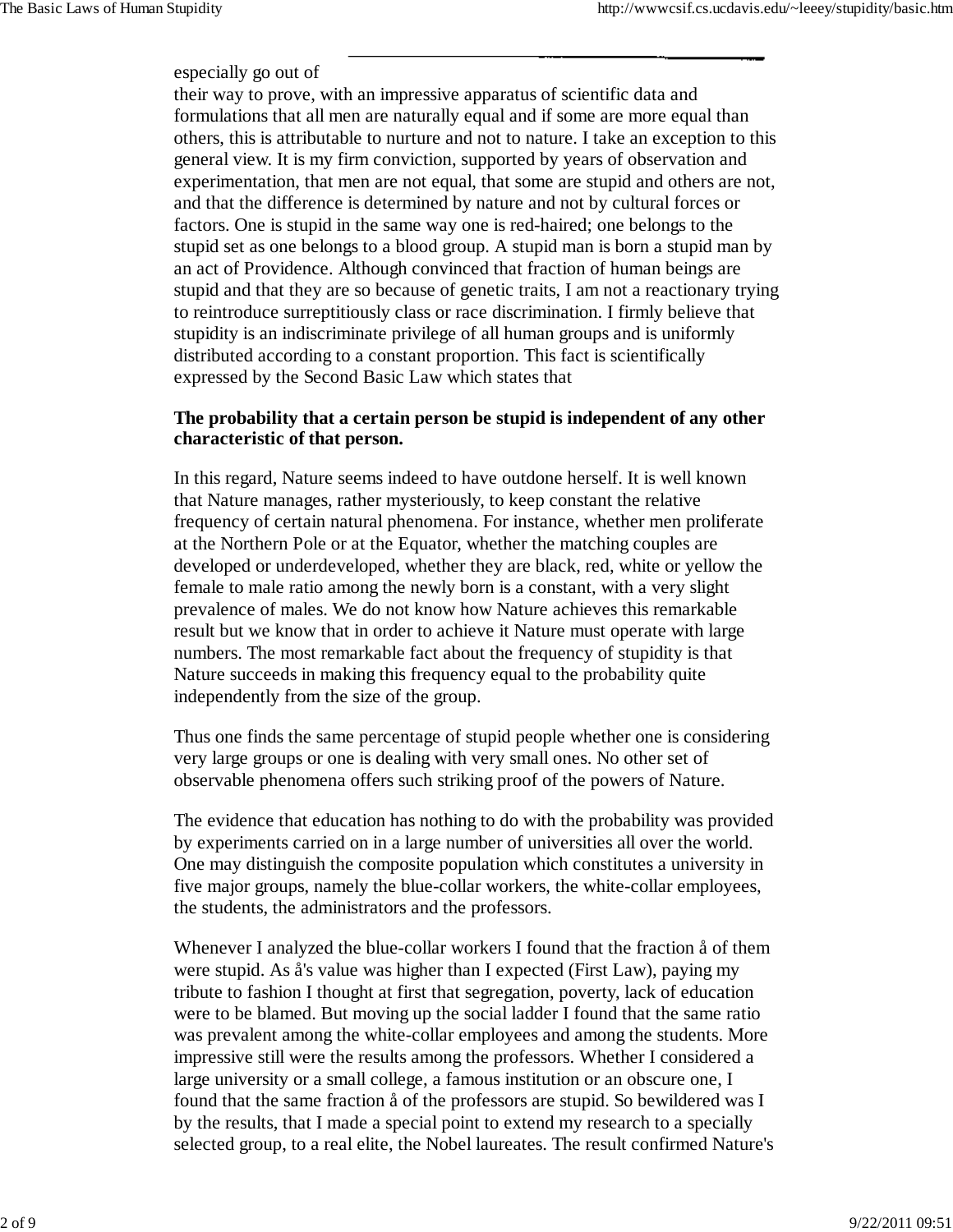supreme powers: å fraction of the Nobel laureates are stupid.

This idea was hard to accept and digest but too many experimental results proved its fundamental veracity. The Second Basic Law is an iron law, and it does not admit exceptions. The Women's Liberation Movement will support the Second Basic Law as it shows that stupid individuals are proportionately as numerous among men as among women. The underdeveloped of the Third World will probably take solace at the Second Basic Law as they can find in it the proof that after the developed are not so developed. Whether the Second Basic Law is liked or not, however, its implications are frightening: the Law implies that whether you move in distinguished circles or you take refuge among the head-hunters of Polynesia, whether you lock yourself into a monastery or decide to spend the rest of your life in the company of beautiful and lascivious women, you always have to face the same percentage of stupid people - which percentage (in accordance with the First Law) will always surpass your expectations.

#### THE THIRD (AND GOLDEN)BASIC LAW

The Third Basic Law assumes, although it does not state it explicitly, that human beings fall into four basic categories: the helpless, the intelligent, the bandit and the stupid. It will be easily recognized by the perspicacious reader that these four categories correspond to the four areas I, H, S, B, of the basic graph (see below).



If Tom takes an action and suffers a loss while producing a gain to Dick, Tom's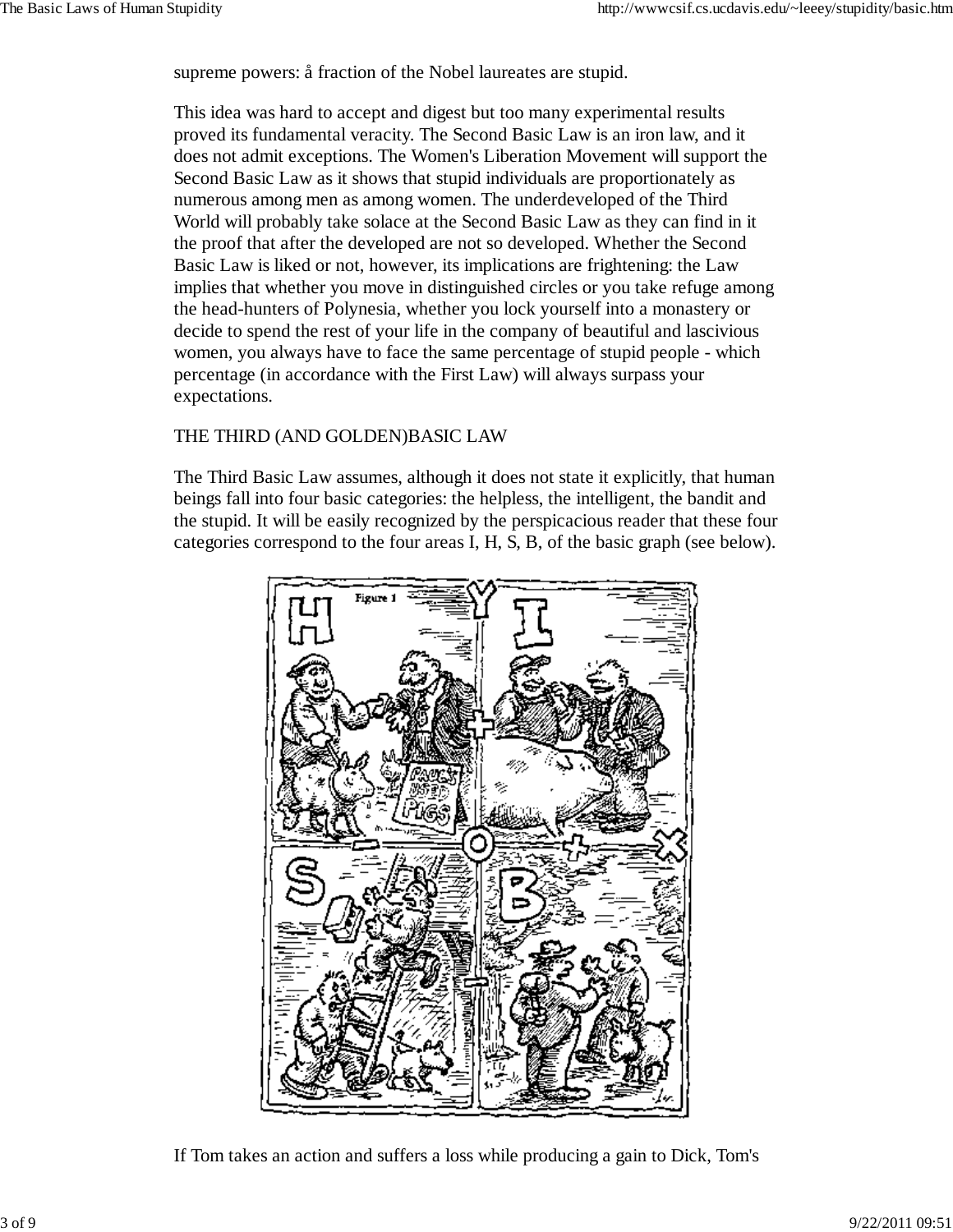mark will fall in field H: Tom acted helplessly. If Tom takes an action by which he makes a gain while yielding a gain also to Dick, Tom's mark will fall in area I: Tom acted intelligently. If Tom takes an action by which he makes a gain causing Dick a loss, Tom's mark will fall in area B: Tom acted as a bandit. Stupidity is related to area S and to all positions on axis Y below point O. As the Third Basic Law explicitly clarifies:

#### **A stupid person is a person who causes losses to another person or to a group of persons while himself deriving no gain and even possibly incurring losses.**

When confronted for the first time with the Third Basic Law, rational people instinctively react with feelings of skepticism and incredulity. The fact is that reasonable people have difficulty in conceiving and understanding unreasonable behaviour. But let us abandon the lofty plane of theory and let us look pragmatically at our daily life. We all recollect occasions in which a fellow took an action which resulted in his gain and our loss: we had to deal with a bandit. We also recollect cases in which a fellow took an action which resulted in his loss and our gain: we had to deal with a helpless person. We can recollect cases in which a fellow took an action by which both parties gained: he was intelligent. Such cases do indeed occur. But upon thoughtful reflection you must admit that these are not the events which punctuate most frequently our daily life. Our daily life is mostly, made of cases in which we lose money and/or time and/or energy and/or appetite, cheerfulness and good health because of the improbable action of some preposterous creature who has nothing to gain and indeed gains nothing from causing us embarrassment, difficulties or harm. Nobody knows, understands or can possibly explain why that preposterous creature does what he does. In fact there is no explanation - or better there is only one explanation: the person in question is stupid.

### FREQUENCY DISTRIBUTION

Most people do not act consistently. Under certain circumstances a given person acts intelligently and under different circumstances the same person will act helplessly. The only important exception to the rule is represented by the stupid people who normally show a strong proclivity toward perfect consistency in all fields of human endeavours.

>From all that proceeds, it does not follow, that we can chart on the basic graph only stupid individuals. We can calculate for each person his weighted average position in the plane of figure 1 quite independently from his degree of inconsistency. A helpless person may occasionally behave intelligently and on occasion he may perform a bandit's action. But since the person in question is fundamentally helpless most of his action will have the characteristics of helplessness. Thus the overall weighted average position of all the actions of such a person will place him in the H quadrant of the basic graph.

The fact that it is possible to place on the graph individuals instead of their actions allows some digression about the frequency of the bandit and stupid types.

The perfect bandit is one who, with his actions, causes to other individuals losses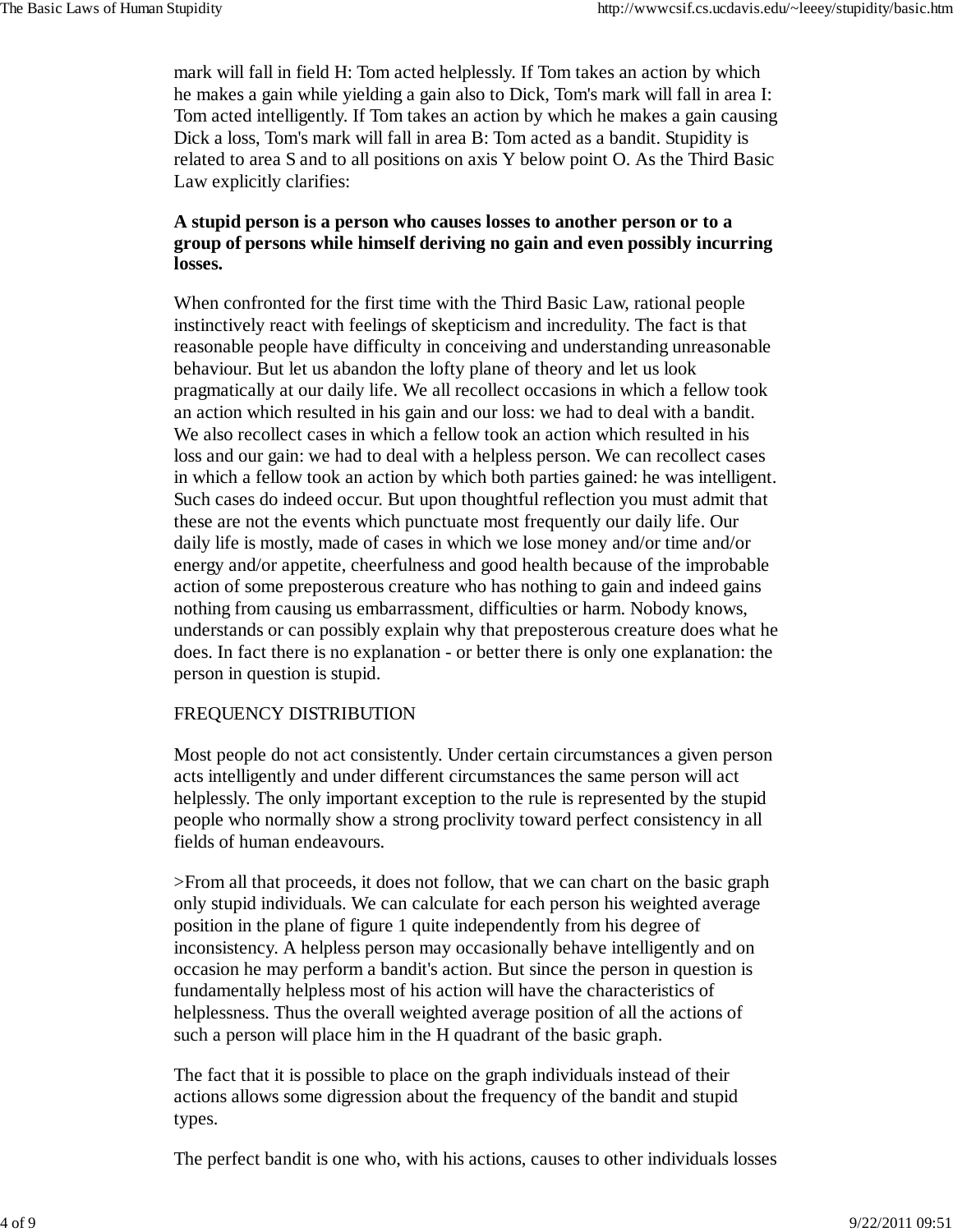equal to his gains. The crudest type of banditry is theft. A person who robs you of 100 pounds without causing you an extra loss or harm is a perfect bandit: you lose 100 pounds, he gains 100 pounds. In the basic graph the perfect bandits would appear on a 45-degree diagonal line that divides the area B into two perfectly symmetrical sub-areas (line OM of figure 2).



However the "perfect" bandits are relatively few. The line OM divides the area B into two sub-areas, B1, and B2, and by far the largest majority of the bandits falls somewhere in one of these two sub-areas.

The bandits who fall in area B1 are those individuals whose actions yield to them profits which are larger than the losses they cause to other people. All bandits who are entitled to a position in area B1 are bandits with overtones of intelligence and as they get closer to the right side of the X axis they share more and more the characteristics of the intelligent person.

Unfortunately the individuals entitled to a position in the B1 area are not very numerous. Most bandits actually fall in area B2. The individuals who fall in this area are those whose actions yield to them gains inferior to the losses inflicted to other people. If someone kills you in order to rob you of fifty pounds or if he murders you in order to spend a weekend with your wife at Monte Carlo, we can be sure that he is not a perfect bandit. Even by using his values to measure his gains (but still using your values to measure your losses) he falls in the B2 area very close to the border of sheer stupidity. Generals who cause vast destruction and innumerable casualties in return for a promotion or a medal fall in the same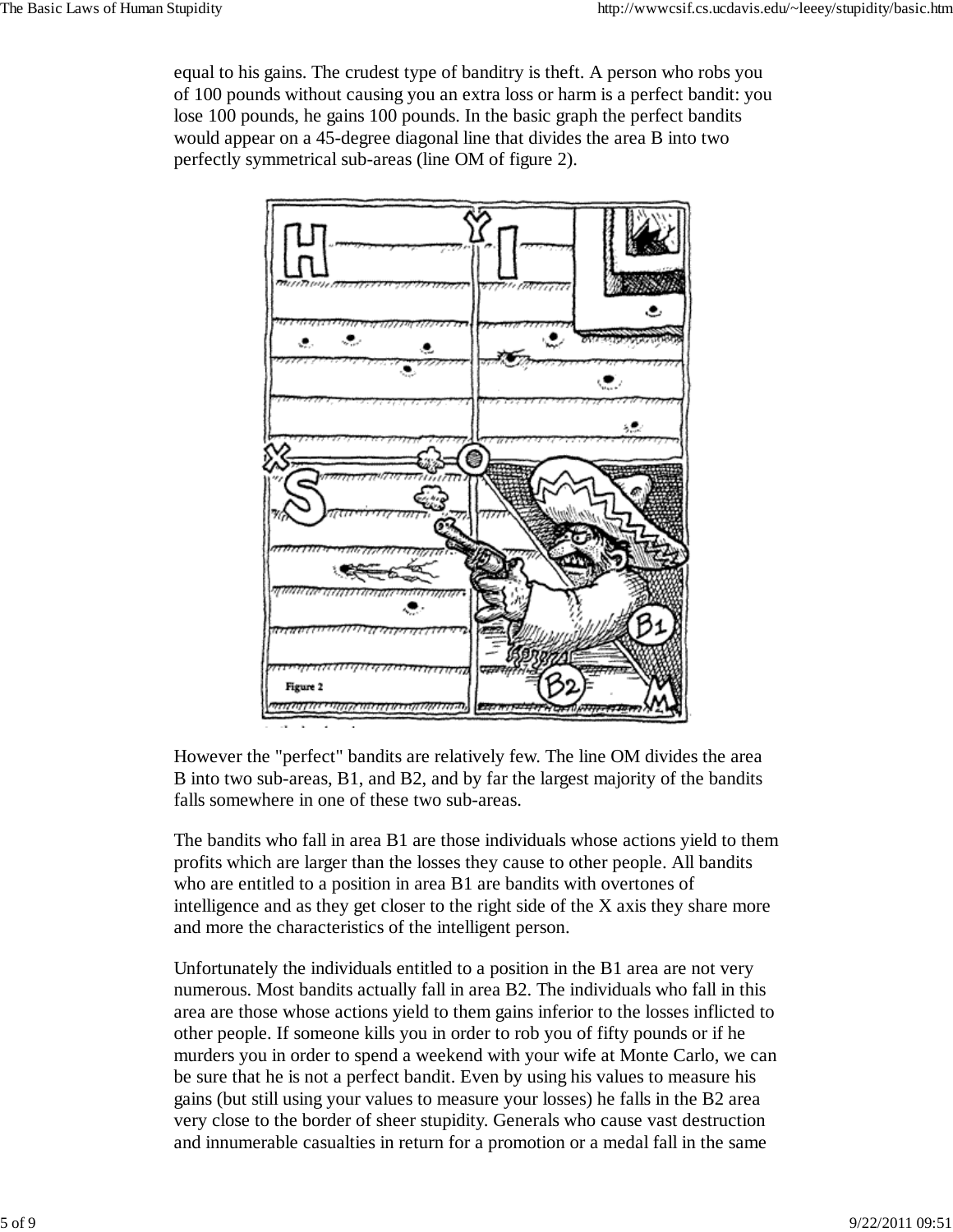area.

The frequency distribution of the stupid people is totally different from that of the bandit. While bandits are mostly scattered over an area stupid people are heavily concentrated along one line, specifically on the Y axis below point O. The reason for this is that by far the majority of stupid people are basically and unwaveringly stupid - in other words they perseveringly insist in causing harm and losses to other people without deriving any gain, whether positive or negative.

There are however people who by their improbable actions not only cause damages to other people but in addition hurt themselves. They are a sort of super-stupid who, in our system of accounting, will appear somewhere in the area S to the left of the Y axis.

### THE POWER OF STUPIDITY

It is not difficult to understand how social, political and institutional power enhances the damaging potential of a stupid person. But one still has to explain and understand what essentially it is that makes a stupid person dangerous to other people - in other words what constitutes the power of stupidity.

Essentially stupid people are dangerous and damaging because reasonable people find it difficult to imagine and understand unreasonable behaviour. An intelligent person may understand the logic of a bandit. The bandit's actions follow a pattern of rationality: nasty rationality, if you like, but still rationality. The bandit wants a plus on his account. Since he is not intelligent enough to devise ways of obtaining the plus as well as providing you with a plus, he will produce his plus by causing a minus to appear on your account. All this is bad, but it is rational and if you are rational you can predict it. You can foresee a bandit's actions, his nasty manoeuvres and ugly aspirations and often can build up your defenses.

With a stupid person all this is absolutely impossible as explained by the Third Basic Law. A stupid creature will harass you for no reason, for no advantage, without any plan or scheme and at the most improbable times and places. You have no rational way of telling if and when and how and why the stupid creature attacks. When confronted with a stupid individual you are completely at his mercy. Because the stupid person's actions do not conform to the rules of rationality, it follows that:

a) one is generally caught by surprise by the attack; b) even when one becomes aware of the attack, one cannot organize a rational defense, because the attack itself lacks any rational structure.

The fact that the activity and movements of a stupid creature are absolutely erratic and irrational not only makes defense problematic but it also makes any counter-attack extremely difficult - like trying to shoot at an object which is capable of the most improbable and unimaginable movements. This is what both Dickens and Schiller had in mind when the former stated that "with stupidity and sound digestion man may front much" and the latter wrote that "against stupidity the very Gods fight in vain."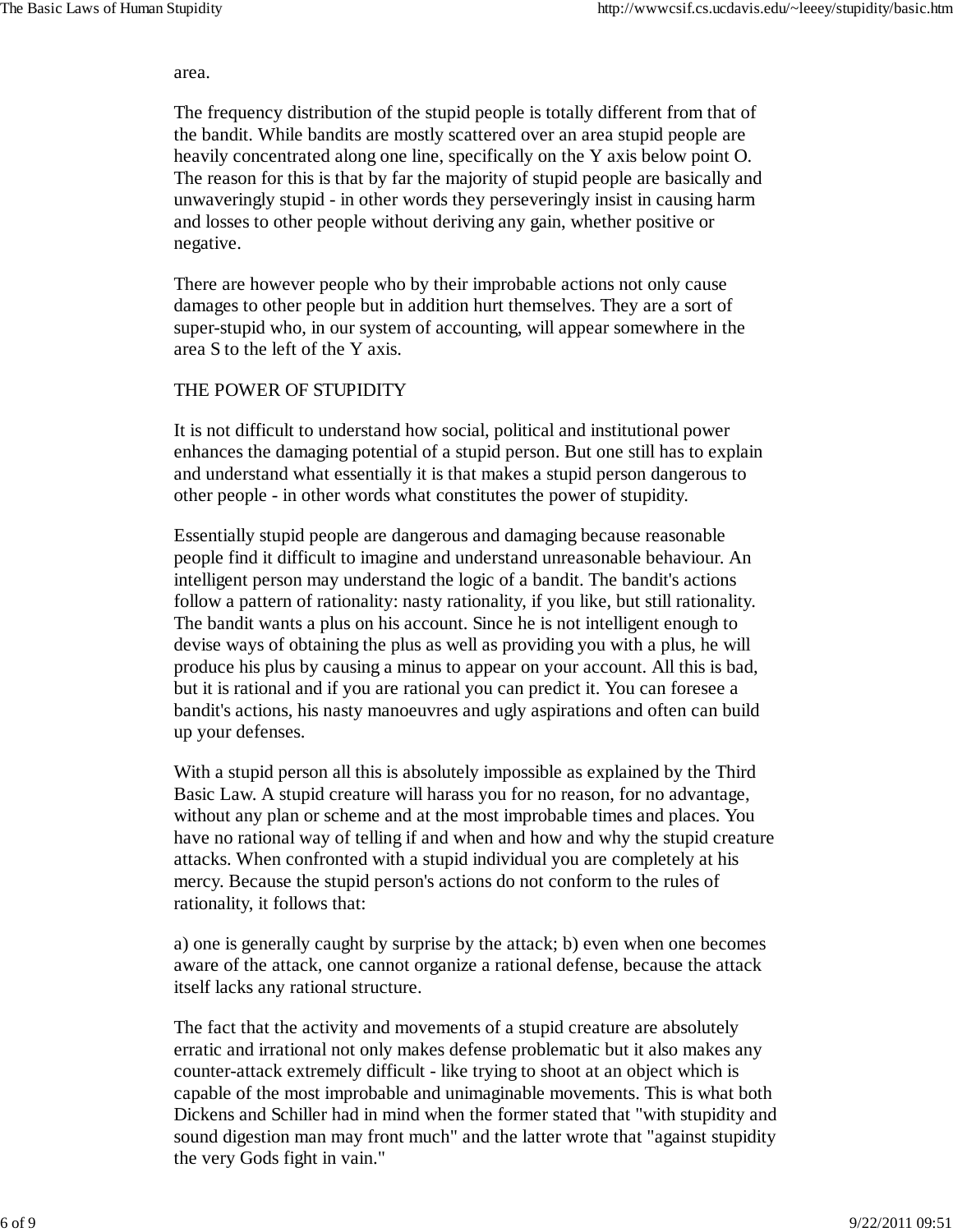### THE FOURTH BASIC LAW

That helpless people, namely those who in our accounting system fall into the H area, do not normally recognize how dangerous stupid people are, is not at all surprising. Their failure is just another expression of their helplessness. The truly amazing fact, however, is that also intelligent people and bandits often fail to recognize the power to damage inherent in stupidity. It is extremely difficult to explain why this should happen and one can only remark that when confronted with stupid individuals often intelligent men as well as bandits make the mistake of indulging in feelings of self-complacency and contemptuousness instead of immediately secreting adequate quantities of adrenaline and building up defenses.

One is tempted to believe that a stupid man will only do harm to himself but this is confusing stupidity with helplessness. On occasion one is tempted to associate oneself with a stupid individual in order to use him for one's own schemes. Such a manoeuvre cannot but have disastrous effects because a) it is based on a complete misunderstanding of the essential nature of stupidity and b) it gives the stupid person added scope for the exercise of his gifts. One may hope to outmanoeuvre the stupid and, up to a point, one may actually do so. But because of the erratic behaviour of the stupid, one cannot foresee all the stupid's actions and reactions and before long one will be pulverized by the unpredictable moves of the stupid partner.

This is clearly summarized in the Fourth Basic Law which states that:

#### **Non-stupid people always underestimate the damaging power of stupid individuals. In particular non-stupid people constantly forget that at all times and places and under any circumstances to deal and/or associate with stupid people always turns out to be a costly mistake.**

Through centuries and millennia, in public as in private life, countless individuals have failed to take account of the Fourth Basic Law and the failure has caused mankind incalculable losses.

### THE FIFTH BASIC LAW

Instead of considering the welfare of the individual let us consider the welfare of the society, regarded in this context as the algebraic sum of the individual conditions. A full understanding of the Fifth Basic Law is essential to the analysis. It may be parenthetically added here that of the Five Basic Laws, the Fifth is certainly the best known and its corollary is quoted very frequently. The Fifth Basic Law states that:

### **A stupid person is the most dangerous type of person.**

The corollary of the Law is that:

#### **A stupid person is more dangerous than a bandit.**

The result of the action of a perfect bandit (the person who falls on line OM of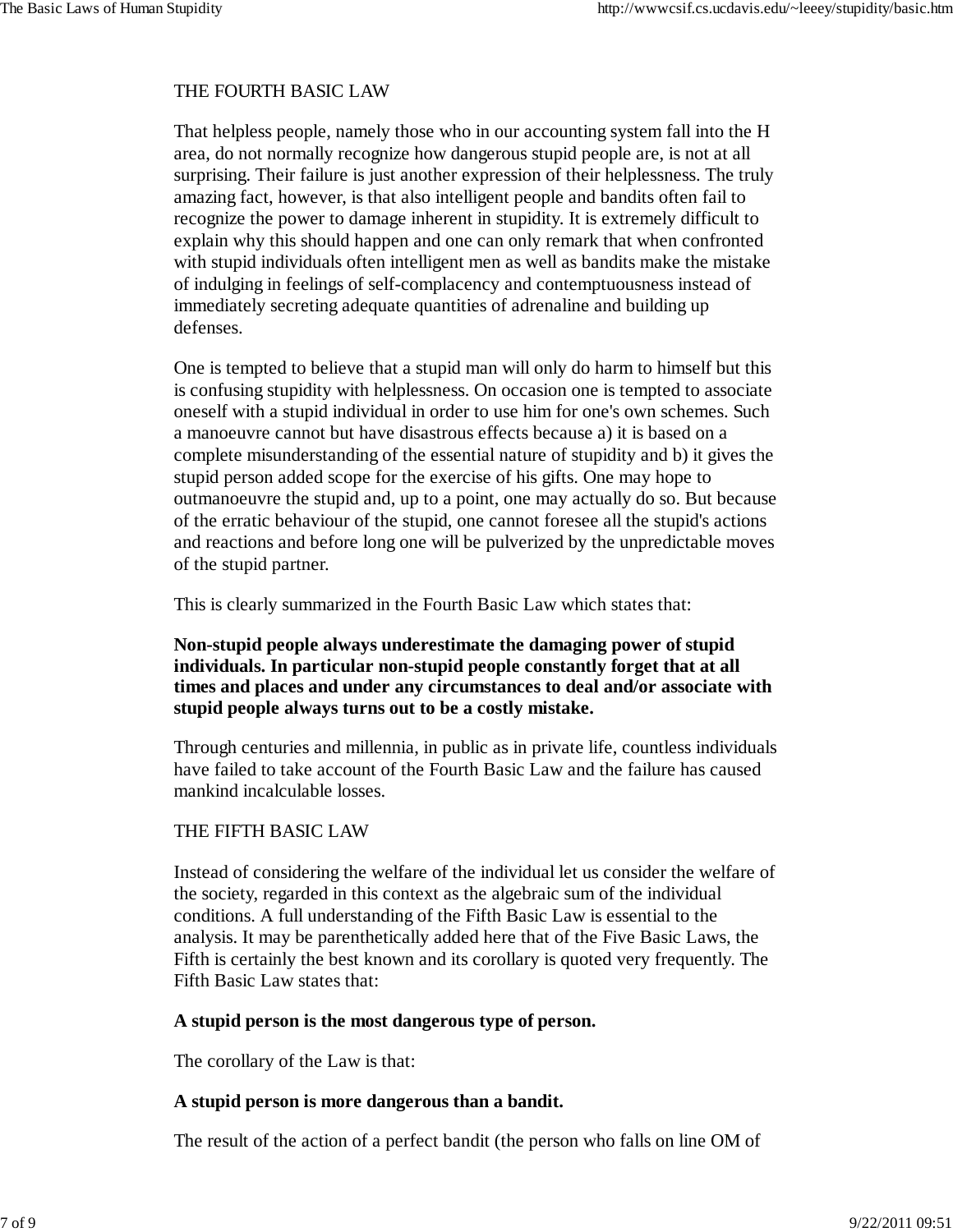figure 2) is purely and simply a transfer of wealth and/or welfare. After the action of a perfect bandit, the bandit has a plus on his account which plus is exactly equivalent to the minus he has caused to another person. The society as a whole is neither better nor worse off. If all members of a society were perfect bandits the society would remain stagnant but there would be no major disaster. The whole business would amount to massive transfers of wealth and welfare in favour of those who would take action. If all members of the society would take action in regular turns, not only the society as a whole but also individuals would find themselves in a perfectly steady state of no change.

When stupid people are at work, the story is totally different. Stupid people cause losses to other people with no counterpart of gains on their own account. Thus the society as a whole is impoverished. The system of accounting which finds expression in the basic graphs shows that while all actions of individuals falling to the right of the line POM (see fig. 3) add to the welfare of a society; although in different degrees, the actions of all individuals falling to the left of the same line POM cause a deterioration.



In other words the helpless with overtones of intelligence (area H1), the bandits with overtones of intelligence (area B1) and above all the intelligent (area I) all contribute, though in different degrees, to accrue to the welfare of a society. On the other hand the bandits with overtones of stupidity (area B2) and the helpless with overtones of stupidity (area H1) manage to add losses to those caused by stupid people thus enhancing the nefarious destructive power of the latter group.

All this suggests some reflection on the performance of societies. According to